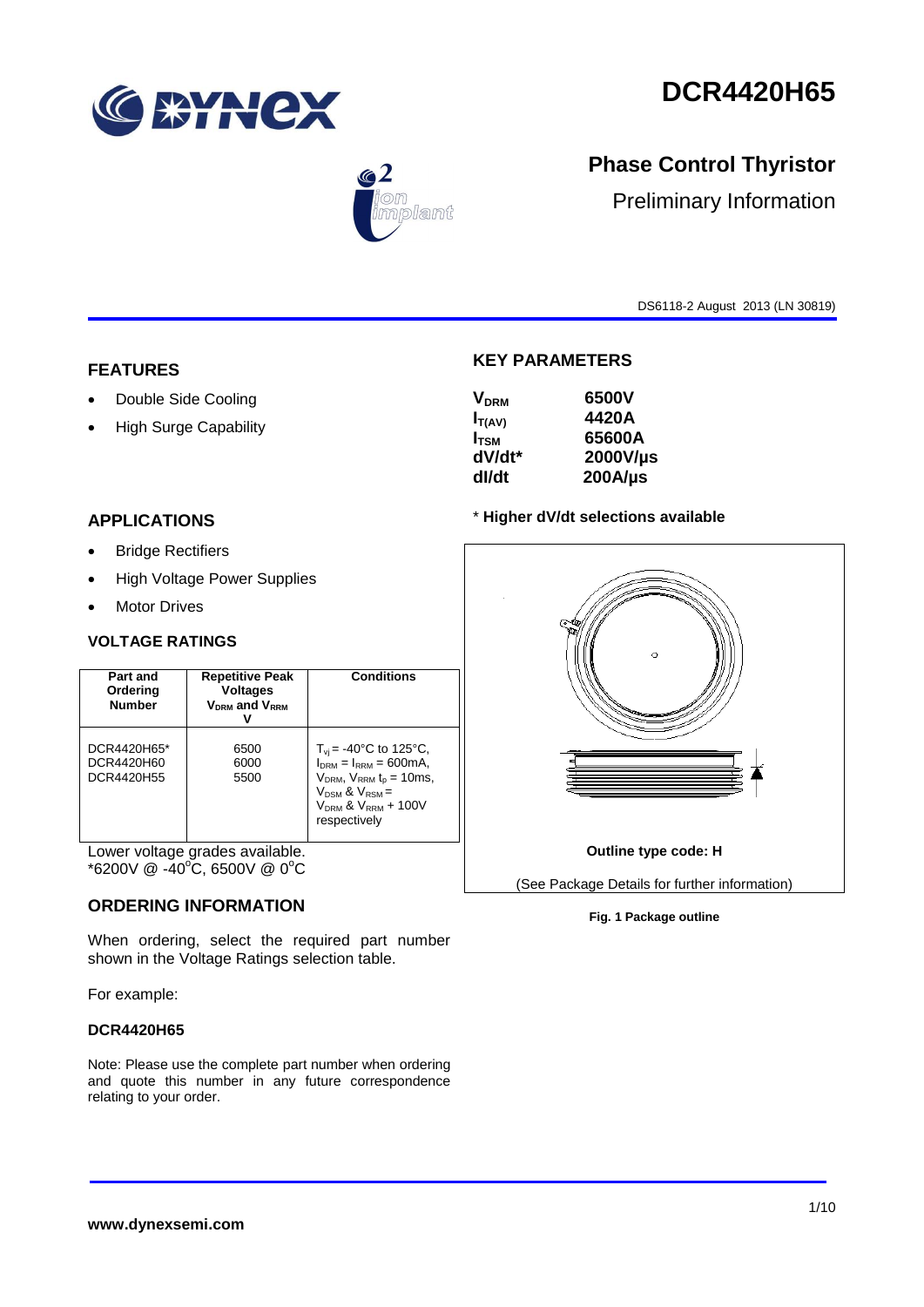



### **CURRENT RATINGS**

**Tcase = 60°C unless stated otherwise**

| Symbol              | <b>Parameter</b>                     | <b>Test Conditions</b>   |      | <b>Units</b> |
|---------------------|--------------------------------------|--------------------------|------|--------------|
| Double Side Cooled  |                                      |                          |      |              |
| $I_{T(AV)}$         | Mean on-state current                | Half wave resistive load | 4420 | Α            |
| I <sub>T(RMS)</sub> | <b>RMS</b> value                     | $\overline{\phantom{0}}$ | 6943 | A            |
| $I_{\rm T}$         | Continuous (direct) on-state current | $\overline{\phantom{0}}$ | 6300 | Α            |

#### **SURGE RATINGS**

| Symbol       | <b>Parameter</b>                        | <b>Test Conditions</b>                           | Max.  | <b>Units</b>      |
|--------------|-----------------------------------------|--------------------------------------------------|-------|-------------------|
| <b>I</b> TSM | Surge (non-repetitive) on-state current | 10ms half sine, $T_{\text{case}} = 125^{\circ}C$ | 65.6  | kA                |
| $l^2t$       | $I2t$ for fusing                        | $V_R = 0$                                        | 21.52 | MA <sup>2</sup> s |

## **THERMAL AND MECHANICAL RATINGS**

| Symbol                         | <b>Parameter</b>                      | <b>Test Conditions</b>                |             | Min.                     | Max.     | <b>Units</b> |
|--------------------------------|---------------------------------------|---------------------------------------|-------------|--------------------------|----------|--------------|
| $R_{th(j-c)}$                  | Thermal resistance – junction to case | Double side cooled                    | DC          |                          | 0.004255 | °C/W         |
|                                |                                       | Single side cooled                    | Anode DC    | ٠                        | 0.008    | °C/W         |
|                                |                                       |                                       | Cathode DC  | $\blacksquare$           | 0.0093   | °C/W         |
| $R_{th(c-h)}$                  | Thermal resistance – case to heatsink | Clamping force 135.0kN<br>Double side |             | ٠                        | 0.0009   | °C/W         |
|                                |                                       | (with mounting compound)              | Single side | $\overline{\phantom{0}}$ | 0.0018   | °C/W         |
| $T_{\rm\scriptscriptstyle VI}$ | Virtual junction temperature          | <b>Blocking VDRM / VRRM</b>           |             |                          | 125      | °C           |
| ${\mathsf T}_{\text{stg}}$     | Storage temperature range             |                                       |             | $-55$                    | 125      | °C           |
| $F_m$                          | Clamping force                        |                                       |             | 120                      | 155      | kN           |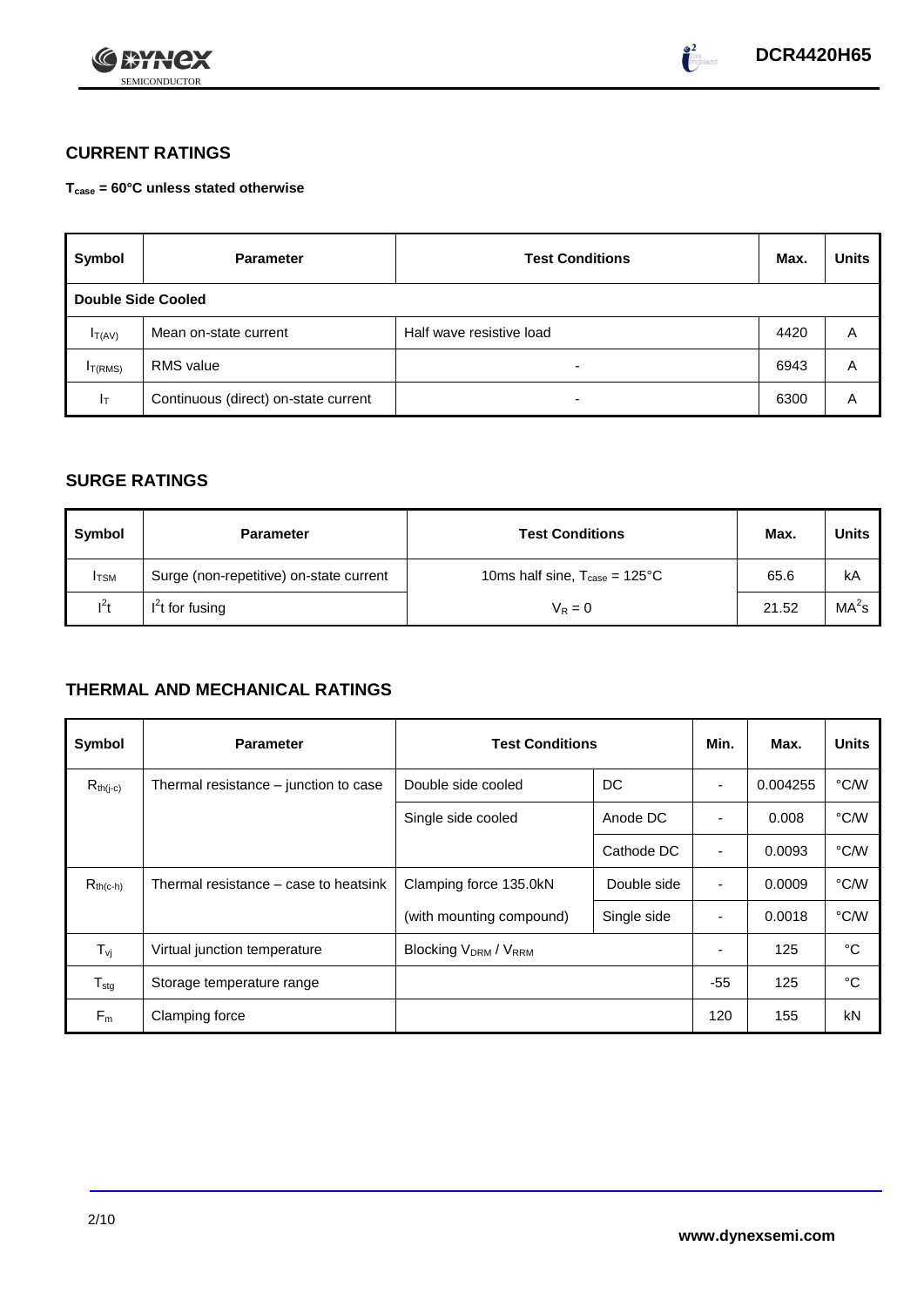



## **DYNAMIC CHARACTERISTICS**

| Symbol            | <b>Parameter</b>                                                                           | <b>Test Conditions</b>                                                  |                 | Min.                     | Max.   | <b>Units</b> |
|-------------------|--------------------------------------------------------------------------------------------|-------------------------------------------------------------------------|-----------------|--------------------------|--------|--------------|
| <b>IRRM</b> /IDRM | Peak reverse and off-state current                                                         | At $V_{RRM}/V_{DRM}$ , $T_{case} = 125^{\circ}C$                        |                 | ÷,                       | 600    | mA           |
| dV/dt             | Max. linear rate of rise of off-state voltage                                              | To 67% $V_{DRM}$ , T <sub>j</sub> = 125°C, gate open                    |                 | $\overline{\phantom{0}}$ | 2000   | $V/\mu s$    |
| dl/dt             | Rate of rise of on-state current                                                           | From 67% $V_{DRM}$ to 2x $I_{T(AV)}$                                    | Repetitive 50Hz | $\overline{\phantom{a}}$ | 200    | $A/\mu s$    |
|                   |                                                                                            | Gate source 30V, 10 $\Omega$ ,                                          | Non-repetitive  |                          | 500    | $A/\mu s$    |
|                   |                                                                                            | $t_r$ < 0.5µs, T <sub>i</sub> = 125°C                                   |                 |                          |        |              |
| $V_{T(TO)}$       | Threshold voltage - Low level                                                              | 500 to 4000A at $T_{\text{case}} = 125^{\circ}C$                        |                 | $\blacksquare$           | 1.1775 | $\vee$       |
|                   | Threshold voltage - High level                                                             | 4000 to 8000A at $T_{\text{case}} = 125^{\circ}C$                       |                 | $\overline{\phantom{0}}$ | 1.3233 | $\vee$       |
| $r_{\text{T}}$    | On-state slope resistance - Low level<br>500A to 4000A at $T_{\text{case}} = 125^{\circ}C$ |                                                                         |                 | ä,                       | 0.2025 | $m\Omega$    |
|                   | On-state slope resistance - High level                                                     | 4000A to 8000A at $T_{\text{case}} = 125^{\circ}$ C                     |                 | $\overline{\phantom{0}}$ | 0.1733 | $m\Omega$    |
| $t_{gd}$          | Delay time                                                                                 | $V_D = 67\%$ V <sub>DRM</sub> , gate source 30V, 10 $\Omega$            |                 |                          | 3      | μs           |
|                   |                                                                                            | $t_r = 0.5 \mu s$ , $T_i = 25^{\circ}C$                                 |                 |                          |        |              |
| $t_{q}$           | Turn-off time                                                                              | $I_T = 3000A$ , $T_i = 125^{\circ}C$ ,<br>$V_R = 200V$ , dl/dt = 1A/µs, |                 |                          | 400    | μs           |
|                   |                                                                                            | $dV_{DR}/dt = 20V/\mu s$ linear                                         |                 |                          |        |              |
| $Q_{S}$           | Stored charge                                                                              | $I_T = 3000A$ , $T_i = 125^{\circ}C$ , dl/dt - 1A/µs,                   |                 | 2300                     | 5000   | μC           |
| $I_{RR}$          | Reverse recovery current                                                                   | $V_{\text{Rpeak}}$ ~3900V, $V_R$ ~ 2600V                                |                 | 37                       | 52     | A            |
| $I_L$             | Latching current                                                                           | $T_i = 25^{\circ}C$ , $V_D = 5V$                                        |                 | ä,                       | 3      | A            |
| Īн                | Holding current                                                                            | $T_i = 25^{\circ}C$ , $R_{G-K} = \infty$ , $I_{TM} = 500A$ , $I_T = 5A$ |                 |                          | 300    | mA           |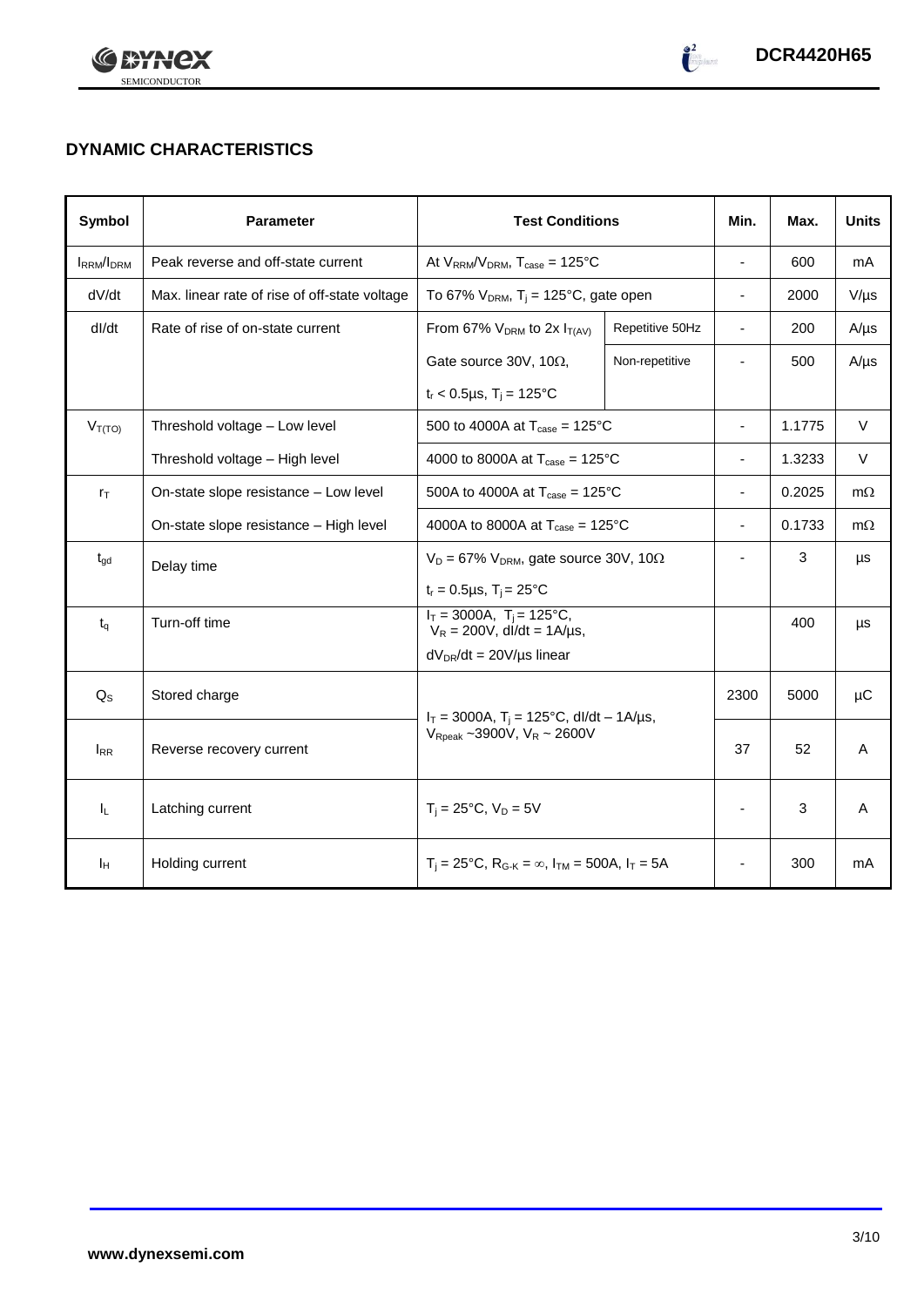



## **GATE TRIGGER CHARACTERISTICS AND RATINGS**

| Symbol       | <b>Parameter</b>         | <b>Test Conditions</b>                       | Max. | <b>Units</b> |
|--------------|--------------------------|----------------------------------------------|------|--------------|
| $V$ GT       | Gate trigger voltage     | $V_{DRM}$ = 5V, $T_{case}$ = 25°C            | 1.5  |              |
| $\rm V_{GD}$ | Gate non-trigger voltage | At 50% $V_{DRM}$ , $T_{case} = 125^{\circ}C$ | 0.4  |              |
| Iст          | Gate trigger current     | $V_{DRM} = 5V$ , $T_{case} = 25^{\circ}C$    | 350  | mA           |
| lgp          | Gate non-trigger current | At 50% $V_{DRM}$ , $T_{case} = 125^{\circ}C$ | 10   | mA           |

#### **CURVES**



**Fig.2 Maximum & minimum on-state characteristics**

$$
V_{TM} = A + Bln (l_T) + C.l_T + D.\sqrt{l_T}
$$
  
C = 0.00005  
C = 0.00005

 $V_{TM}$  **EQUATION** Where  $A = 2.387827$  $B = -0.274196$  $D = 0.026321$ these values are valid for  $T_i = 125^{\circ}C$  for  $I_T$  500A to 8000A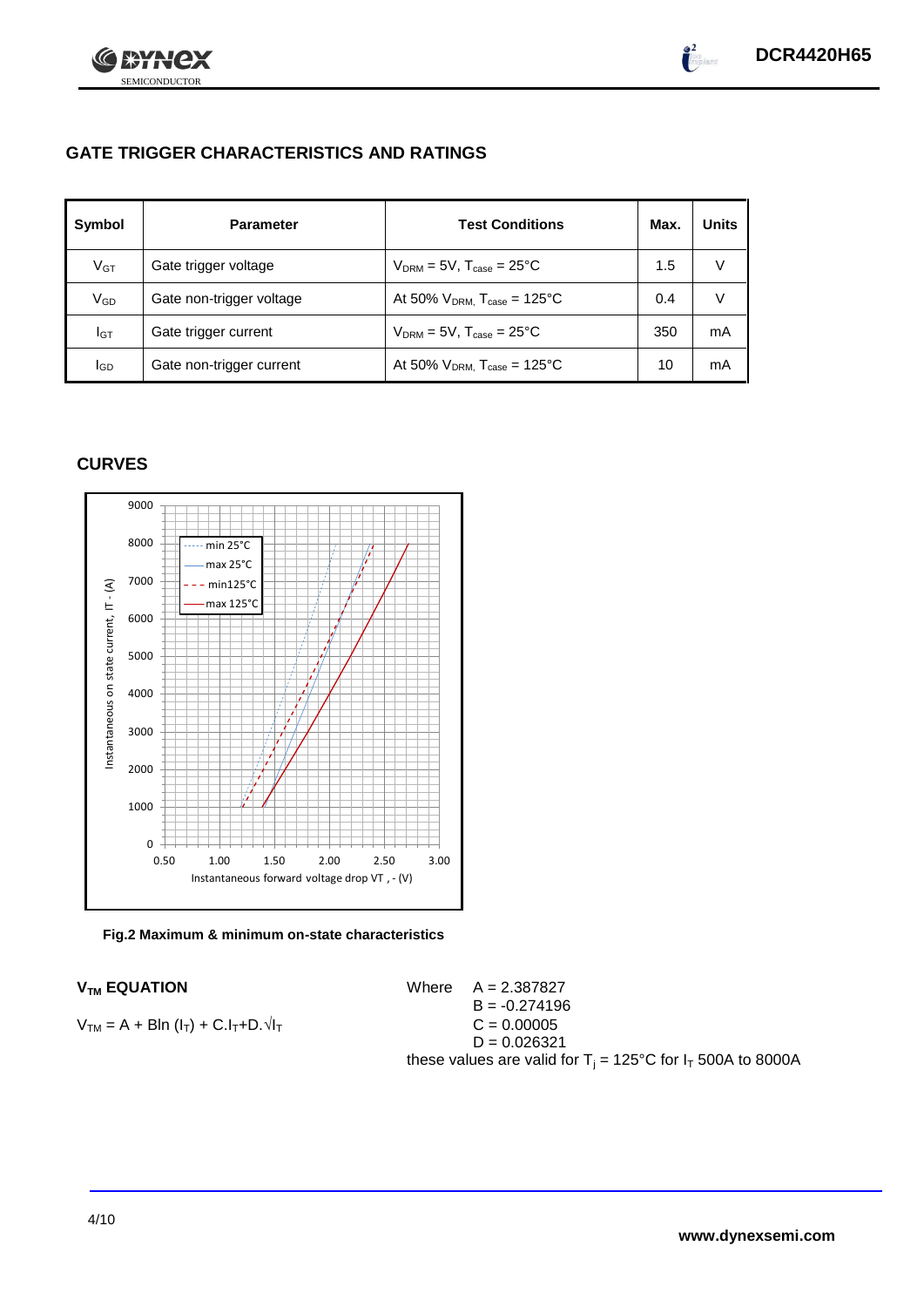



**double side cooled – sine wave**

**DCR4420H65**

 $\frac{1}{2}$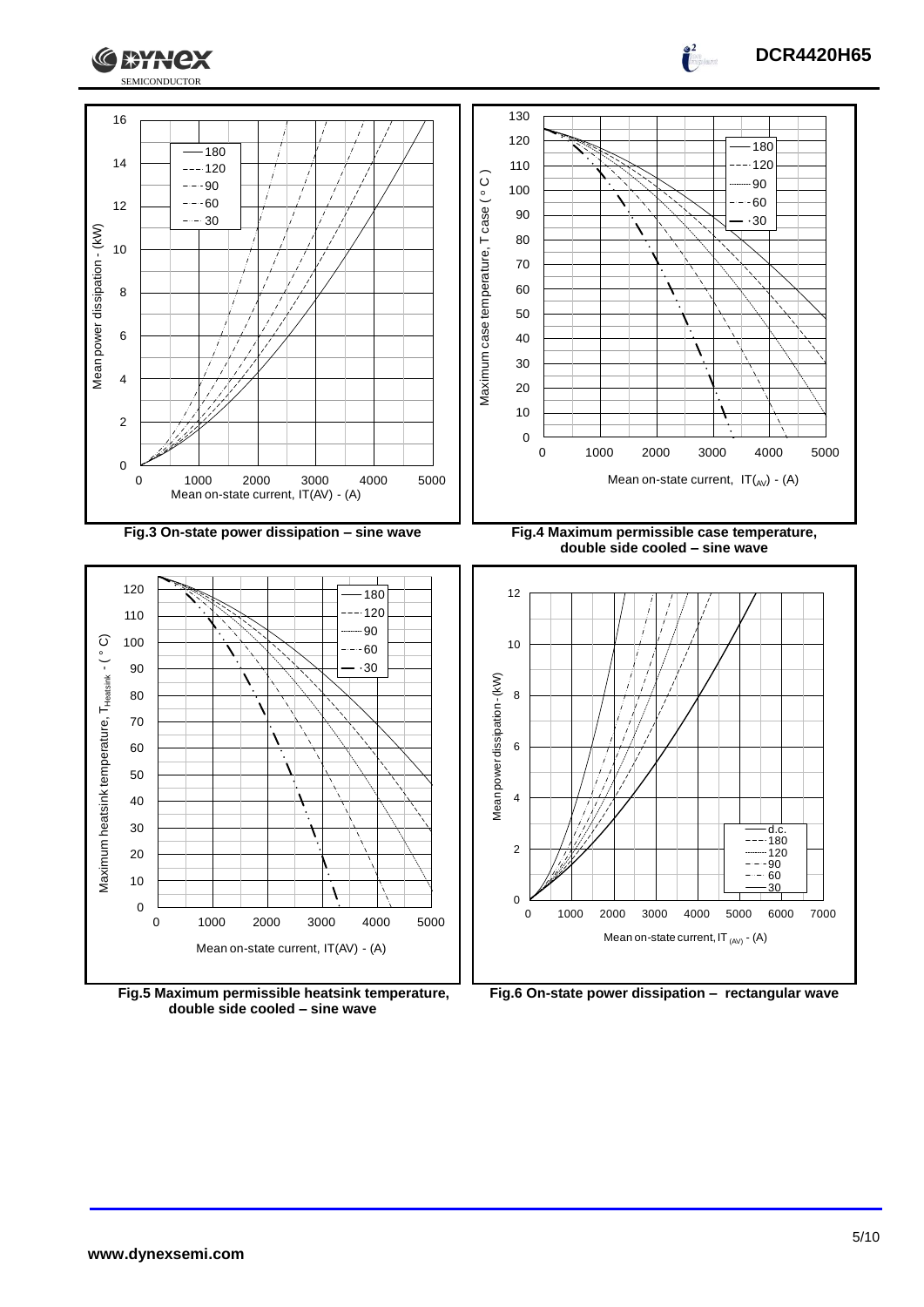

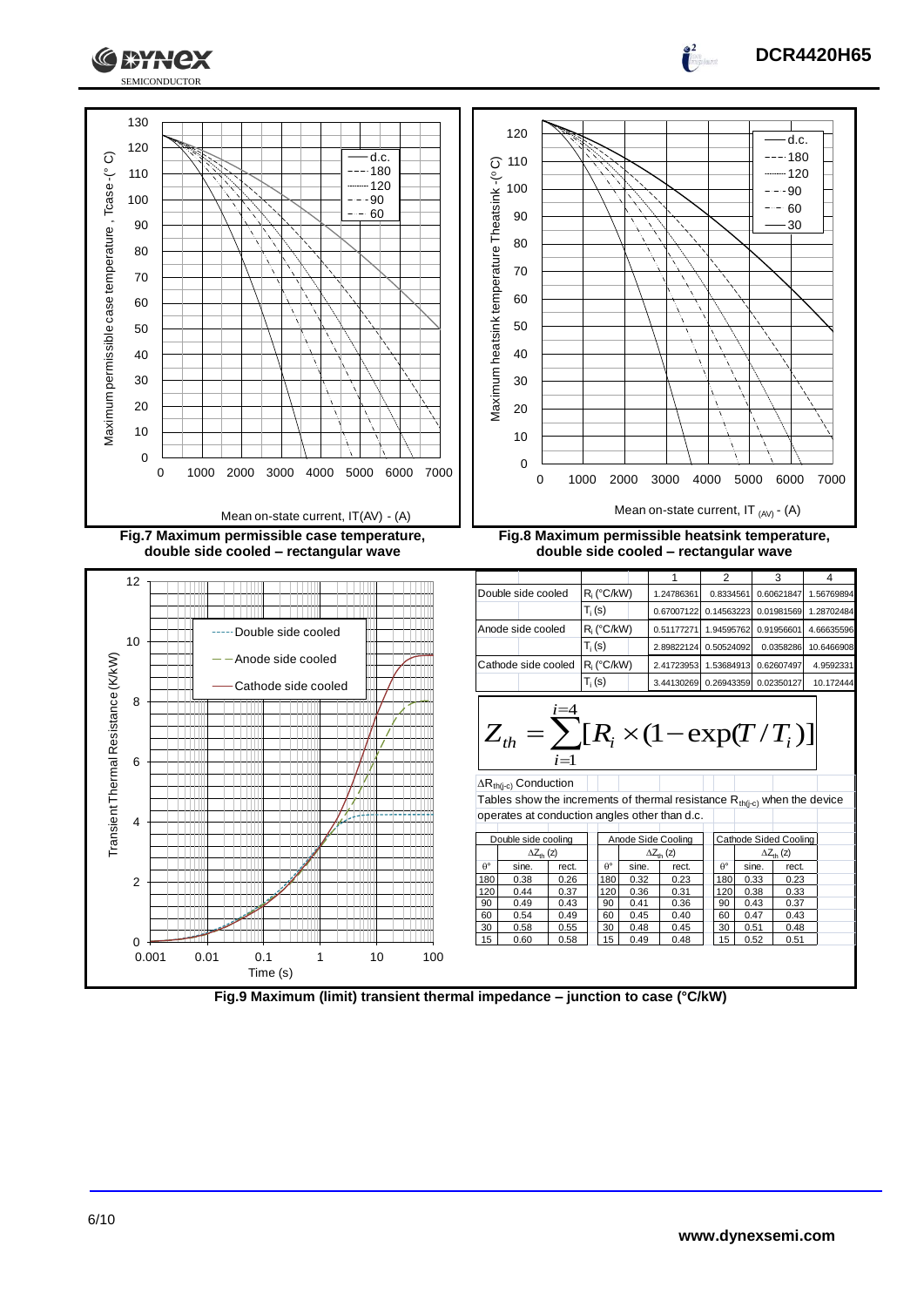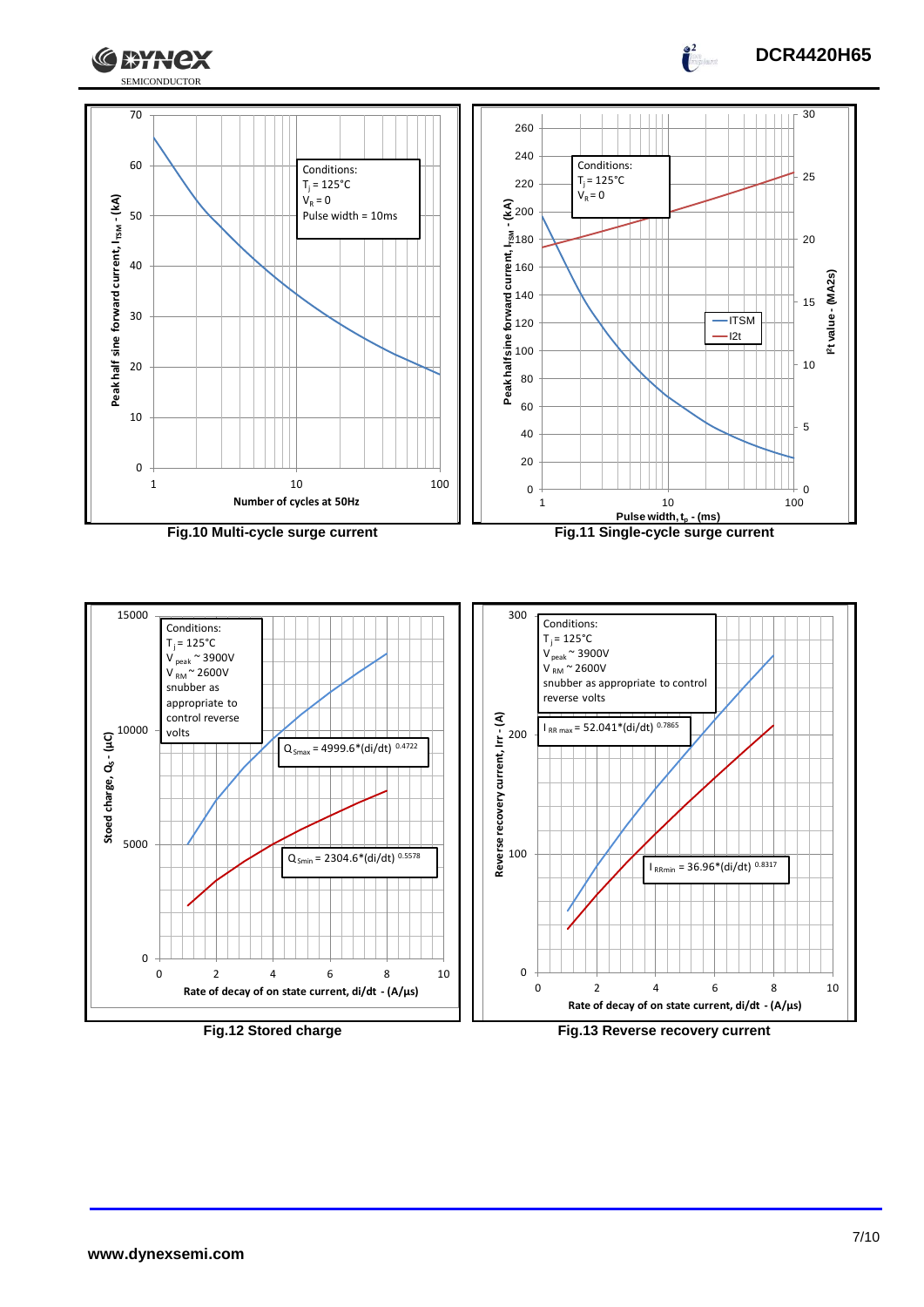





## **DCR4420H65**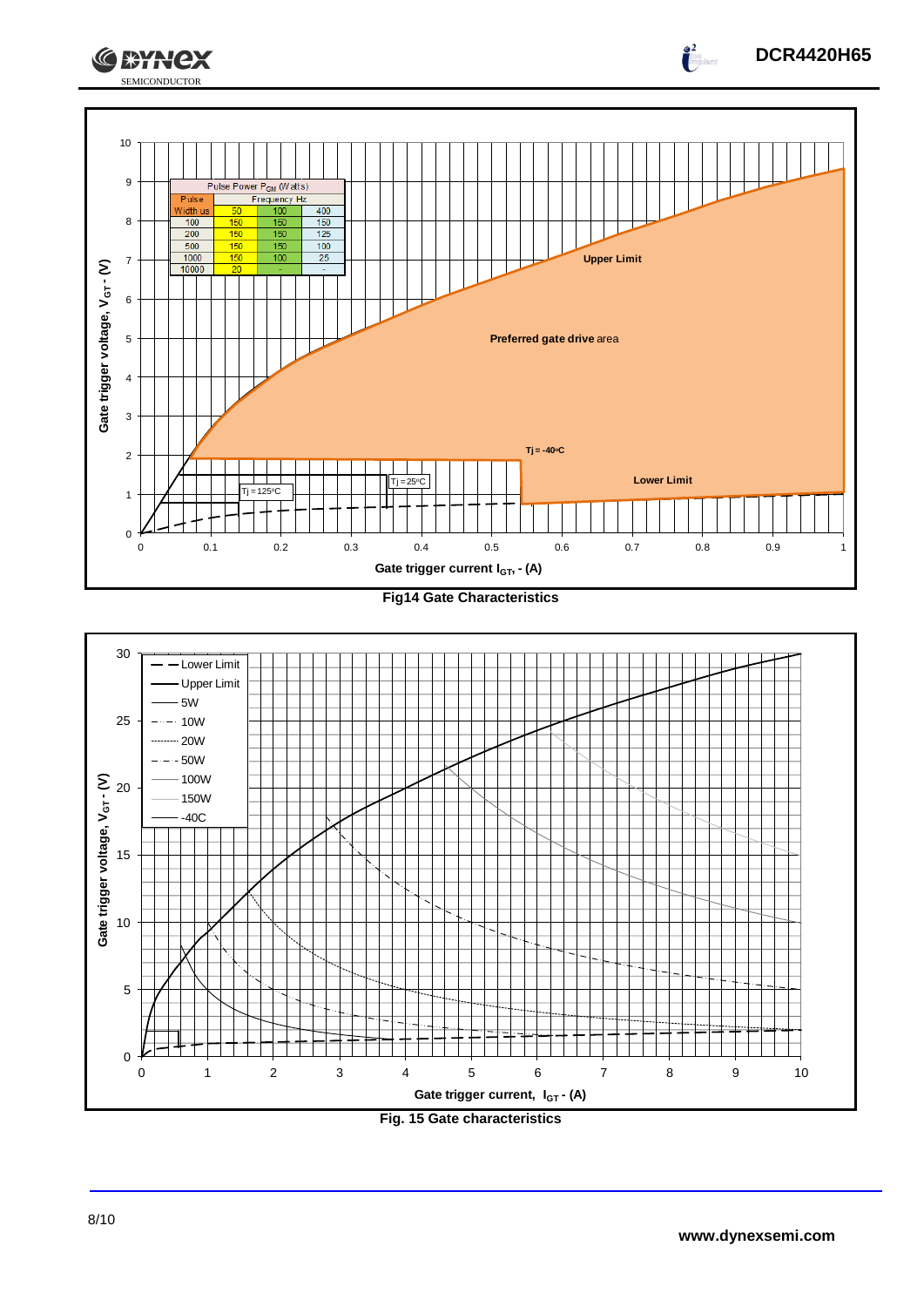

## **PACKAGE DETAILS**

For further package information, please contact Customer Services. All dimensions in mm, unless stated otherwise. DO NOT SCALE.

|                   | Maximum   | Minimum   | 3rd ANGLE PRIJECTION $\cdot \bigoplus \cdot \leftarrow \leftarrow \cdot$<br>DO NOT SCALE<br>IF IN DOUBT ASK                                            |
|-------------------|-----------|-----------|--------------------------------------------------------------------------------------------------------------------------------------------------------|
|                   | Thickness | Thickness |                                                                                                                                                        |
| Device            | (mm)      | (mm)      |                                                                                                                                                        |
| DCRxxxxH42        | 35.15     | 34.28     | HOLE 03.60 X 4.00<br>DEEP (IN BOTH<br>ELECTRODES)                                                                                                      |
| DCRxxxxH52        | 35.27     | 34.4      |                                                                                                                                                        |
| <b>DCR4420H65</b> | 35.3      | 34.7      |                                                                                                                                                        |
| DCR4660H65        | 35.3      | 34.7      | 20' OFF.SET<br>(NOMINAL)<br>TO GATE TUBE                                                                                                               |
| DCRxxxxH85        | 35.65     | 35.05     |                                                                                                                                                        |
|                   |           |           | $\frac{8}{4}$<br>$6.35 -$<br>0170±0.3<br>Ø115 NOM.<br>$0.\overline{8}$<br>CATHODE<br>$\emptyset$ 1.5<br>ЫM.<br>GATE<br>Ø115 NOM.<br>ANODE<br>Ø161 MAX. |
|                   |           |           | Lead length: 420mm<br>Lead terminal connector: M4 ring                                                                                                 |
|                   |           |           | Package outline type code:H                                                                                                                            |

**Fig.16 Package outline**